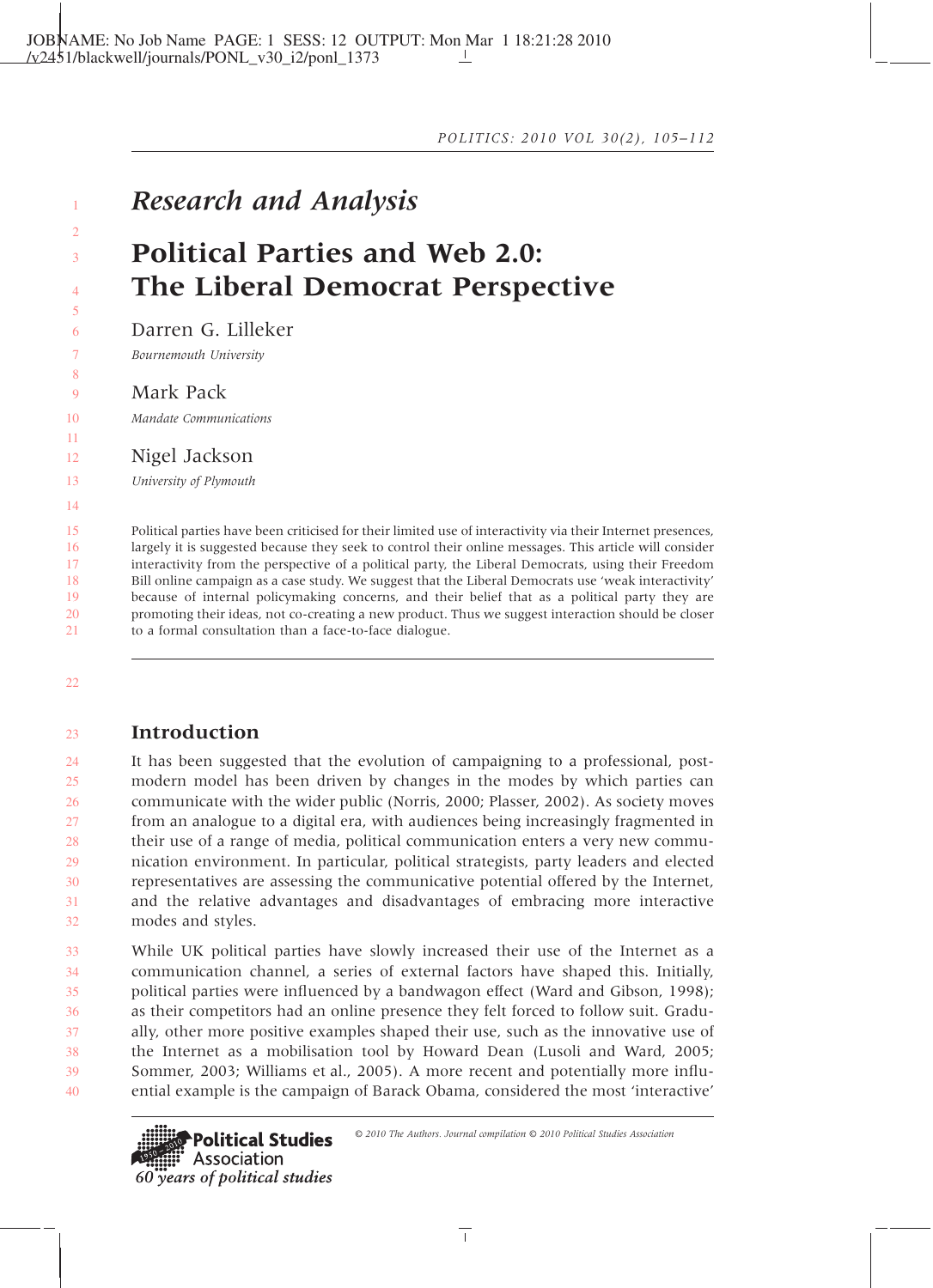#### **106** *DARREN G. LILLEKER, MARK PACK AND NIGEL JACKSON*

in history (Greengard, 2009; Stirland, 2008), at least in terms of its leadership and structure, even if much of the technology had been pioneered by others. While both examples are from election campaigns, they provide hard data suggesting the effectiveness of complementing offline work with an online campaign. In addition, UK political parties have developed their own experience and evidence, based on their Internet activities which now stretch back over a decade.

Commentators have since the early 1990s suggested that the Internet has the potential to enhance the relationship between politicians and citizens (Rheingold, 1993; Stone, 1996). While empirical data have not supported such an optimistic view (Coleman, 2001; Newell, 2001; Ward and Gibson, 1998), Web 2.0 applications such as blogs, social networking sites and file-sharing sites have significantly raised hopes again. Matthew Hindman (2008) suggests that the Internet empowers only a small elite, not all citizens, and one school of thought suggests that the level of interactivity online will always be limited by political parties because inherently they seek to control their messages both offline and online (Stromer-Galley, 2000; Tedesco, 2007). Jackson and Lilleker (2009a and 2009b) conclude that politics has not fully embraced the architecture of participation inherent within Web 2.0. They found that while some MPs and parties provide space for public participation, contributions are often closer to graffiti than conversation as the voice of the host is seldom present. Similarly, across some online presences, it seems parties are allowing visitors to 'let off steam' and vent their anger at aspects of the party, but at the same time restricting visits through offering little added value. Their overall conclusion is that parties are trying to adapt the tools for promotional purposes, and create an interactive product on their websites, such as widgets, click-thrus and sign-up mechanisms, as opposed to supporting a conversational interactive process. This article will assess why this might be the case by considering the use of interactive tools, not from the perspective of outside commentators, but from that within a political party, using the Liberal Democrats as a case study.<sup>1</sup>

29

#### **The case for adopting interactive technologies**

Scott Wright (2008) notes that any move towards interactivity represents a shift away from a top-down model of political communication. It is movement in this direction, and an embracing of Web 2.0 sites and tools, which is seen as being important in re-engaging the masses with politics. Advocates of a political adaptation to Web 2.0 argue that the provision of an architecture of participation (O'Reilly, 2005) can break down social boundaries and hierarchies and place the represented and representatives side by side in an open forum (for a review see Jackson and Lilleker, 2009a). While conceptually different in some ways, scholars look to a future of e-democracy, where key aspects of democratic participation take place online (Coleman, 2005a and 2005b), and e-representation, where citizens and their representatives can build links based on actual geographic connections or based around policy areas and interests (Jackson and Lilleker, 2009b). 1**1**

UK political parties play a functional purpose for the political system by developing ideas, mobilising support, recruiting political leaders and enhancing parliamentary government (Garner and Kelly, 1998; Ingle, 2008). However, the ultimate purpose 43 44 45

> *© 2010 The Authors. Journal compilation © 2010 Political Studies Association POLITICS: 2010 VOL 30(2)*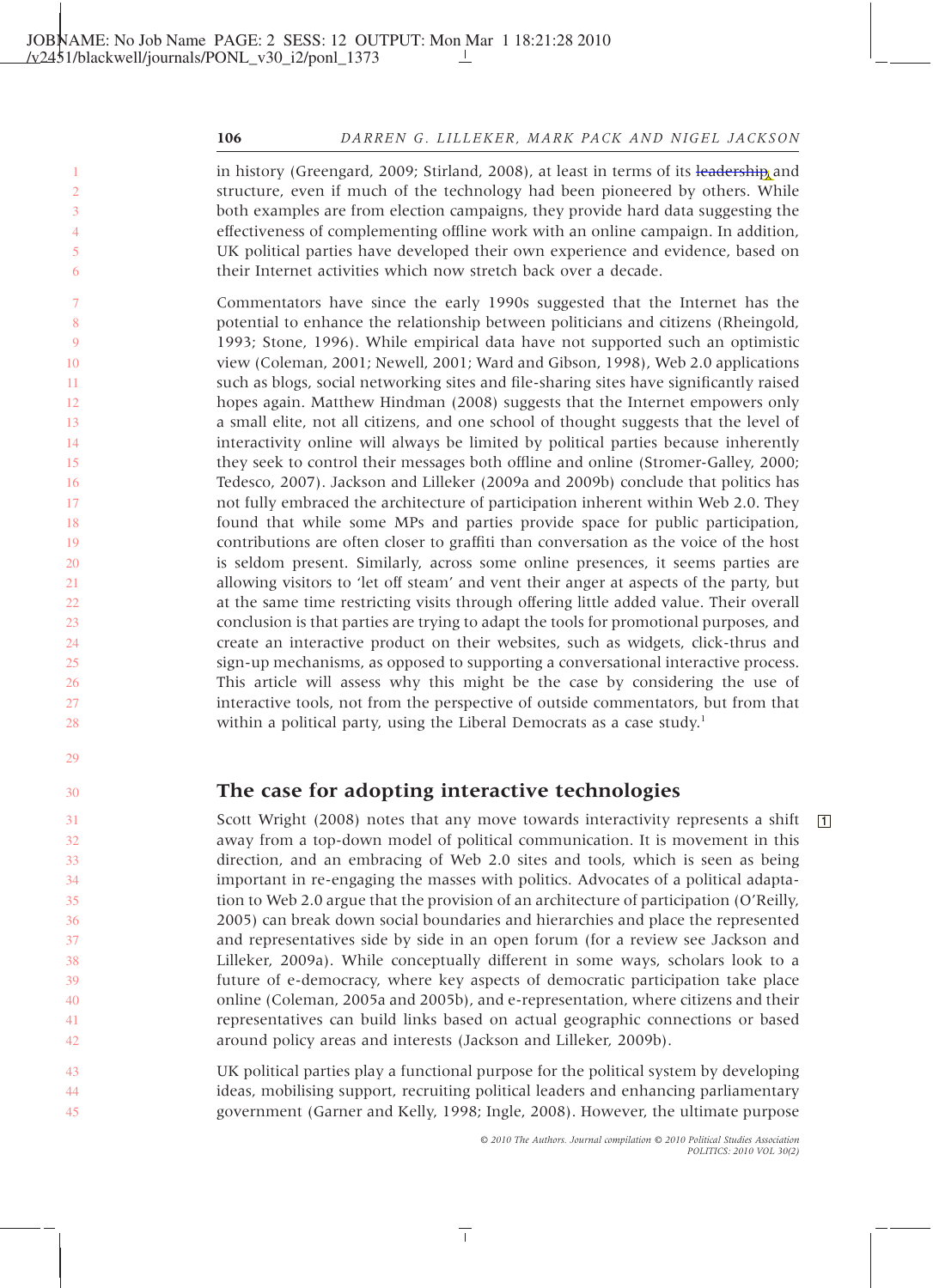#### *POLITICAL PARTIES AND WEB 2.0* **107**

of parties' existence is to gain and keep power, or at least influence the holders of power (Schattschneider, 1942). From this context come the possible motivations for using interactive online tools, including:

• winning elections;

- enhancing the relationship between elected representative and elector;
- helping build party support;
- mobilising support (people and funds); and
- helping to develop policy. 8

There are other motivations for using these tools – such as a more altruistic desire to have a healthy democracy, regardless of whether or not extra votes need to be won, or a desire to build up party support with an eye to other future elections, such as local council elections. However, within an era of the permanent campaign we suggest that the prime purpose of communication is to help win elections, or to acquire resources (money, helpers) which will in turn be used to gain votes. Depending on the party and the contest, winning at elections may equate to a national vote-maximising approach, or it may equate to a seat-maximising approach based on a set of target seats. At the same time, parties have been concerned that statements made, perhaps hastily, online could be seized on by opponents. There is also awareness that Internet-savvy users may find a party's online attempts amateurish. This leads to a potentially complex situation where parties use the Internet to try and gain votes but also seek to avoid losing votes through either what they say online or how they use the Internet.  $\overline{Q}$ 10 11 12 13 14 15 16 17 18 19 20 21 22

- While the Internet has been argued to have the potential to revolutionise citizen engagement (Norris, 2001), the politics-as-usual hypothesis (Margolis and Resnick, 2000) suggests that inequalities offline in terms of resources and access to the media lead to inequalities online. The largest parties, Labour and the Conservatives, should be the most likely to dominate online. The smaller parties, both with and without parliamentary representation, should be less likely to use the Internet. The equalisation hypothesis (Bimber, 1998; Gibson and Ward, 1997; Jackson, 2007) contends that the Internet can be used as an effective communication channel by smaller parties. Trying to level the playing field with the two larger parties could be a plausible motive for why the Liberal Democrats might be early adopters of the Internet. To gain media coverage, reach voters directly and possibly win target seats, the Liberal Democrats use those tools and techniques that might give them an advantage. Certainly, research suggests that at the level of both party and individual MPs, the Liberal Democrats have been at the forefront of using new technologies (Coleman, 2001; Jackson, 2003; Ward and Gibson, 1998; Ward and Lusoli, 2005).  $23$ 24 25 26 27 28 29 30 31 32 33 34 35 36 37
- The Liberal Democrats are an interesting case precisely because of their mixed position within the political system. They have access to power in local councils and have had access to power in national assemblies, but not in Whitehall. Yet their number of MPs (63) gives them some influence in parliament in terms of access to parliamentary procedures. As a third party they have greater freedom in which to manoeuvre, but as the media takes them more seriously, especially in the run-up to a general election, they face similar pressures to those of the two main parties. Such pressures are set within a context of the Liberal Democrats being seen as a serious player in election contests. Hence, of the three main parties the Liberal Democrats 38 39 40 41 42 43 44 45 46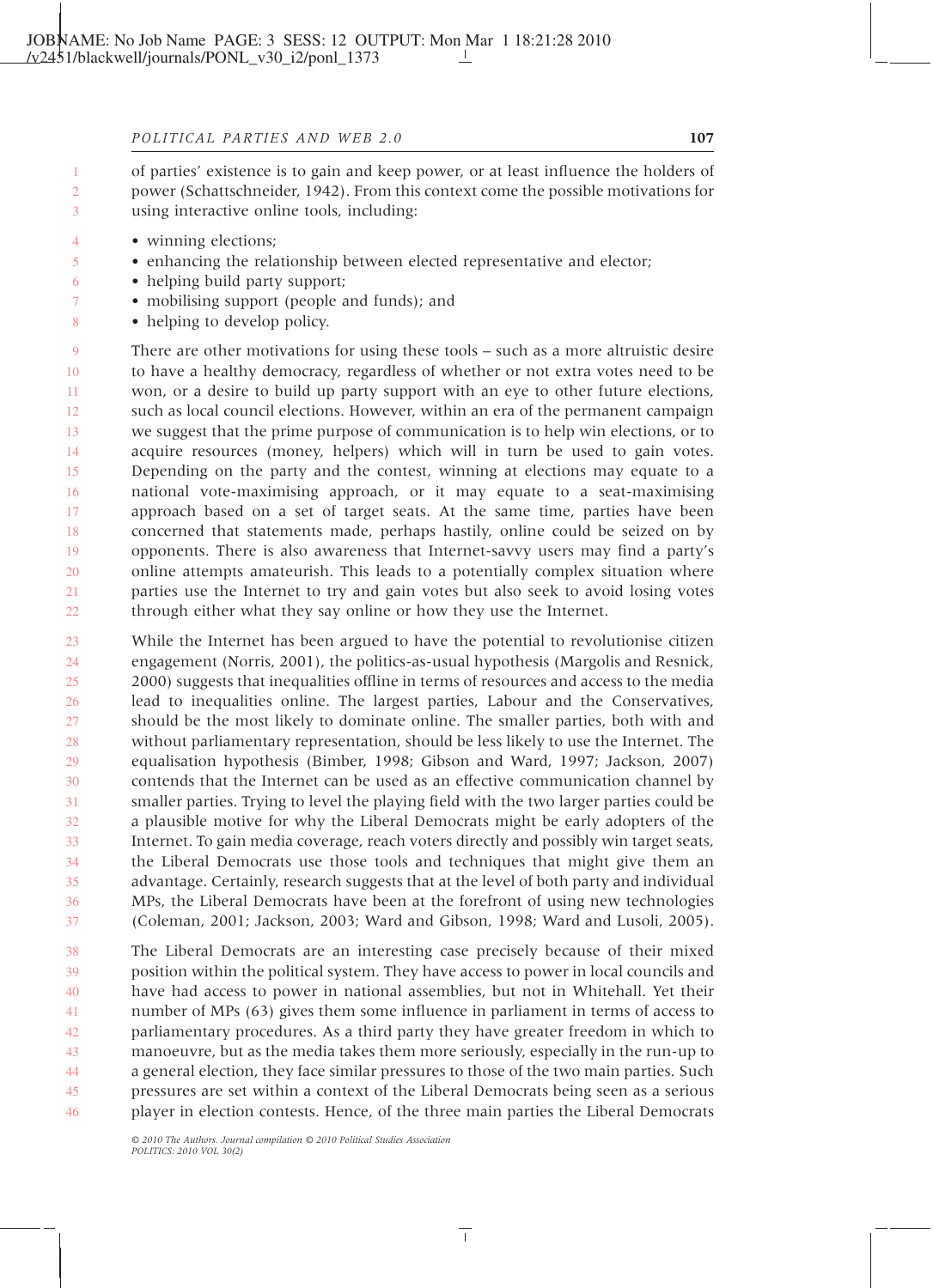probably have the greatest ability to innovate, but the context is the same for them as with other parties, if perhaps with fewer resources at their disposal. **The Liberal Democrats' Freedom Bill** We now turn to a case study to seek to assess whether the limited use of interactivity by political parties is due to a fear of losing control of their messages (Jackson and Lilleker, 2009a; Stromer-Galley, 2002; Tedesco, 2007), or whether an alternative explanation is possible for these apparent shortcomings. As noted above, the Liberal Democrats have a motive to experiment with communication technologies, possibly greater freedom to do so and a track record as an Internet-savvy party. Our case study is the Liberal Democrats' online activity around their Freedom Bill campaign in 2009. This activity was set in a context of the Liberal Democrats' key target audiences for their online activities as:<sup>2</sup> 1. the media; 2. existing members and helpers; 3. would-be members and helpers; 4. pressure groups and other specialist interests; and 5. floating voters. The prime goal of the Liberal Democrats' online presence was to influence the offline public debate via the media, as media coverage of the party's online activities frequently reached audiences several orders of magnitude greater than the direct online audience. In terms of individual citizens, there is a clear divide in priority between building relationships with activists, members and supporters, and reaching unaligned voters, particularly as unaligned voters in Liberal Democrat target or vulnerable seats are a very small proportion of the overall electorate and tight geographic targeting is hard to achieve online. Interaction is more likely to be encouraged with the highest priorities – the media, activists and core voters – rather than undecided voters. The Freedom Bill campaign was launched by the Liberal Democrats on 25 February 2009, with the centrepiece of the campaign being a new website, http:// freedom.libdems.org.uk. The concept was a repackaging and extension of a previous policy initiative by Nick Clegg before he became party leader. First called the Great Repeal Act and then the Freedom Bill, Nick Clegg's initiative sought to draw together different policy proposals for strengthening civil liberties and individual freedoms into one draft piece of legislation, providing a simple message to communicate rather than a range of detailed ideas. The party's traditional policymaking processes had already set the broad direction for the party in this area and both announcements from MPs and motions at conference had specified some detailed items previously. The Freedom Bill campaign did, however, still contain some policymaking objectives, by looking to solicit **108** *DARREN G. LILLEKER, MARK PACK AND NIGEL JACKSON* 1 2 3 4 5 6 7 8  $\alpha$ 10 11 12 13 14 15 16 17 18 19 20 21 22 23 24 25 26 27 28  $29$ 30 31 32 33 34 35 36 37 38 39 40

The 2009 Freedom Bill website proclaimed: 43

41  $42$ 

> *© 2010 The Authors. Journal compilation © 2010 Political Studies Association POLITICS: 2010 VOL 30(2)*

2**2**

advice (though not ceding decision-making) on what should be prioritised by inclusion in the Bill and advice on the details of how the proposals should work.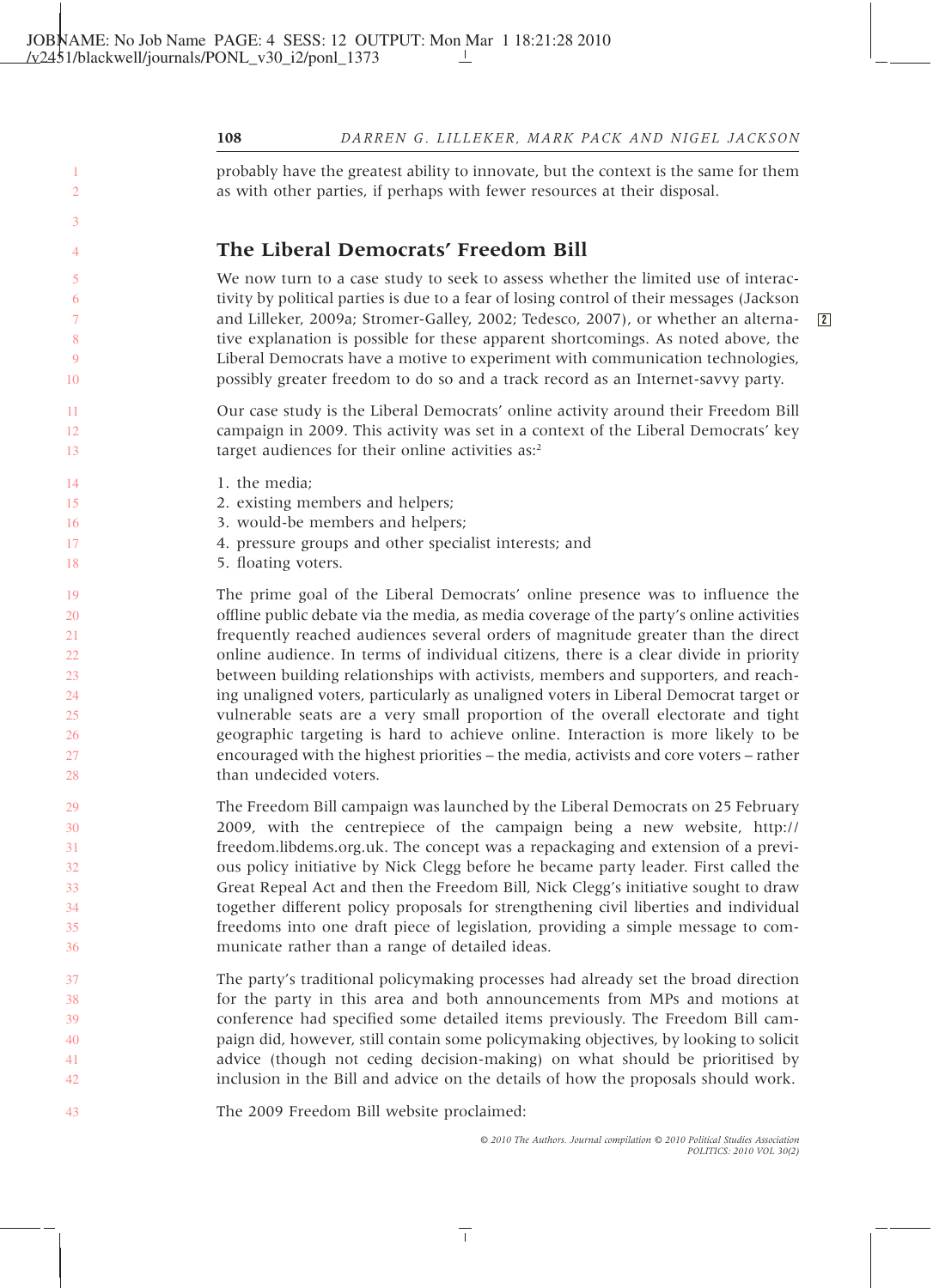#### *POLITICAL PARTIES AND WEB 2.0* **109**

29

31

'The Liberal Democrats are determined to resist the slow death by a thousand cuts of our hard-won British liberties. Some of the changes detailed here may seem small in themselves but taken together they cumulate to a colossal loss of personal freedom in less than two decades. George Orwell's 1984 was a warning, not a blueprint. Yet the Big Brother society is growing. Our forebears who fought so hard for the rights we have had stripped away would be shocked at what we've lost.

That is why we have published our Freedom Bill, detailing how we intend to roll back the draconian laws passed by successive Labour and Conservative administrations. This draft Bill is the first time a major political party has brought all of the laws which have undermined civil liberties together in one piece of legislation so that they can be easily repealed. We have called it the Freedom Bill because if the measures within it were all repealed it would represent the greatest victory for freedom in Britain in the last twenty years'. 7 8  $\alpha$ 10 11  $12$ 13

- A draft bill was published on the website, with 20 clauses one each for the areas selected by the party as being its priorities in this area such as control orders, ID cards and CCTV. 14 15 16
- The site offered interactivity in the following ways: 17
	- 1. Each draft clause was published in full with the ability for people to post up comments on the clause with a light-touch moderation scheme. (Robust criticisms and disagreements were allowed to appear. Only comments that veered into the abusive or vulgar were moderated.)
		- 2. A general discussion thread on the concept of the Bill, with the ability for people to post up comments on the clause with a light-touch moderation scheme.
	- 3. An online quiz to test people's knowledge about civil liberties matters.
	- 4. A petition for people to sign.
- 5. An e-mail news list for people to join. 26
- 6. A Facebook group, including a wall where people could post up comments with a light-touch moderation scheme. 27 28
	- 7. A Facebook version of the quiz.
- 8. Each news story added to the site also allowed people to post up comments with a light-touch moderation scheme, and the stories were available via an RSS feed for easy republishing elsewhere. 30 32

In addition, options 4, 5 and 6 all resulted in the party gathering data that were used for follow-up messages, extending the communication with people beyond the website. The site's data protection terms also allowed the party to keep and use this data for other future campaigns. These terms were not unique to the campaign but are a common feature of online Liberal Democrat initiatives, which seek to add data to the party's existing multi-purpose records. 33 34 35 36 37 38

- However, the site did not offer the full range of interactivity possible within Web 2.0 applications. For example, there was no facility for people to vote for/against individual proposals, or to submit their own new clauses (except via posting a comment on the general thread). These limitations, though, reflect a deliberate decision by the Liberal Democrats, which was rooted in two much wider questions: 39 40 41 42 43
- 1. Should a political party tell the public what it believes, or should it ask the public what it wants? 44 45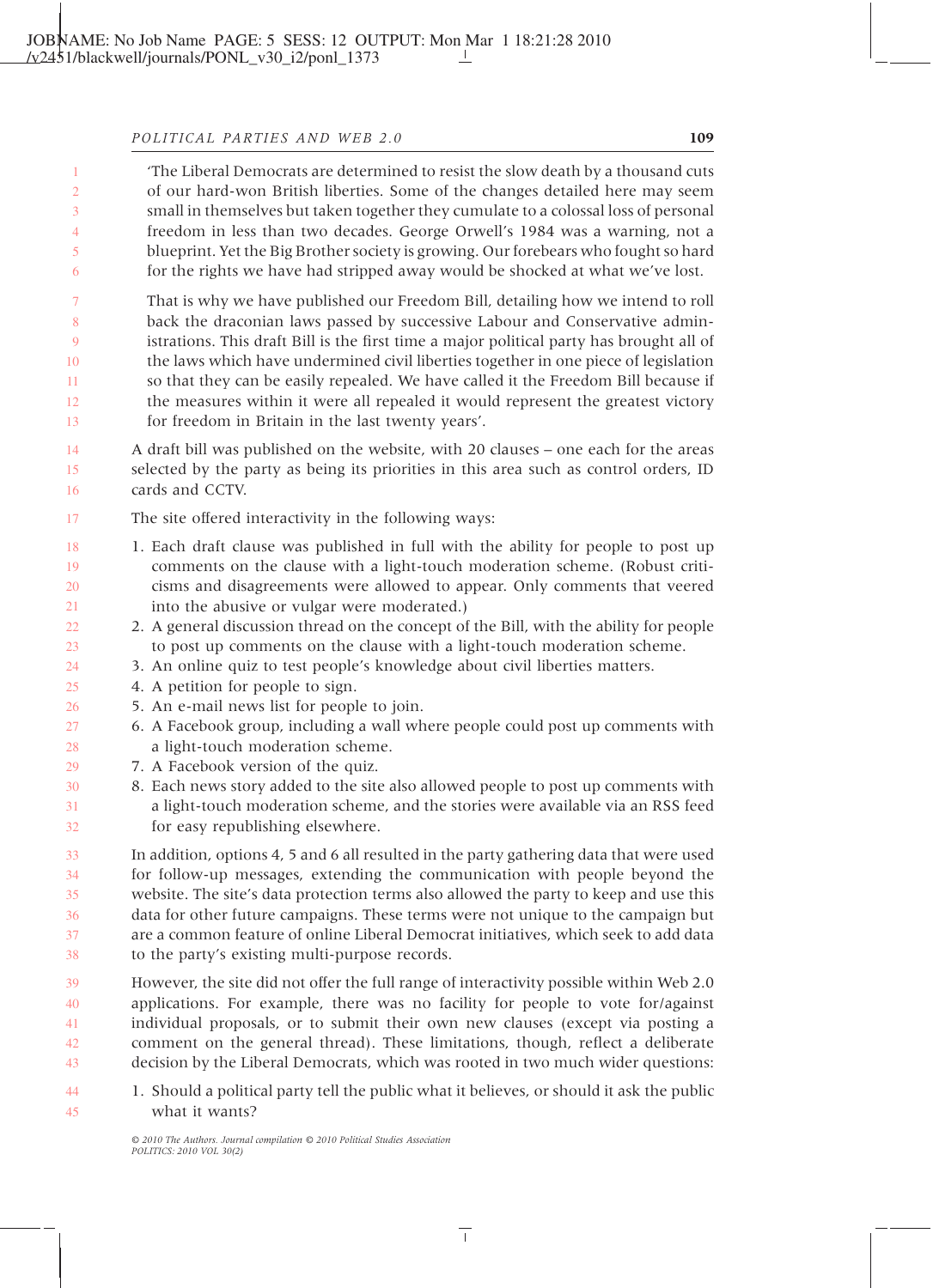#### **110** *DARREN G. LILLEKER, MARK PACK AND NIGEL JACKSON*

2. How can you have a democratic policymaking process in a party if you give policymaking power to the public?

Neither question is new to the Internet, or even to the computer age, but choices over online interactivity can only be understood in the context of them both.

For the Freedom Bill, the Liberal Democrats deliberately chose a narrow but deep area of consultation and interactivity. The party wrote the 20 clauses for the Bill and sought both general feedback on the basic ideas outlined and detailed feedback on each clause. Indeed, one of the clauses, on a public interest defence for whistleblowers, was rewritten shortly after the site's launch following detailed comments about its wording. The new version was appended with the comment: 'we've updated the original draft of this clause following feedback. Many thanks for all your suggestions which helped improve it'.3

- The launch received some national media coverage and many local Liberal Democrat associations publicised the Bill, but there is limited evidence that the website reached beyond these target audiences. In terms of interaction with the Freedom Bill website, there were 316 comments on the general discussion of the Bill and 192 comments on specific clauses of the Bill. In addition, the Facebook Group had 2,534 members. These numbers suggest that the consultation process allowed the party to refine its ideas, without necessarily reaching a wider public. The Freedom Bill was probably most successful at engaging with the party membership. 13 14 15 16 17 18 19 20
- The party used the consultation process like a government White Paper by essentially saying: 'This is what we believe overall; now help us get the details right'. This necessarily restricts the scope for interaction, but the party's stance was to put to the public its overall beliefs and then ask for comment on the details, not the principles underlying the consultation document. If ultimately a party's policy is for its members to control via its own policymaking process, this provides a major limit on what online interactivity can cover.  $21$  $22$  $23$ 24 25 26 27

#### **Discussion and conclusion**

The critique of political parties suggests that the lack of public interaction is explained, by empirical research, as a result of nervousness within campaign teams (Jackson and Lilleker, 2009a; Stromer-Galley, 2000; Tedesco, 2007). This approach suggests that for parties the key concern is a lack of control, and a breakdown in the uniformity and clarity of their message. If discussion takes place publicly, this shapes future user experiences and could affect the integrity of the image of the party as a brand. However, our case study of the Liberal Democrats' Freedom Bill suggests that looking out from inside a party there is a different perspective.

While the Freedom Bill offered a very formal type of interactivity, created and led by the party, and part of its purpose was promotional, it does provide an insight into how parties view interaction. In this example, the likely main target audience after the media are party activists who will directly respond, but also discuss it with their party colleagues offline. Therefore, interaction can snowball, where the target is not just those who see the message online, but also those they speak to offline. Interaction with the Freedom Bill took a number of forms. Visitors were encour-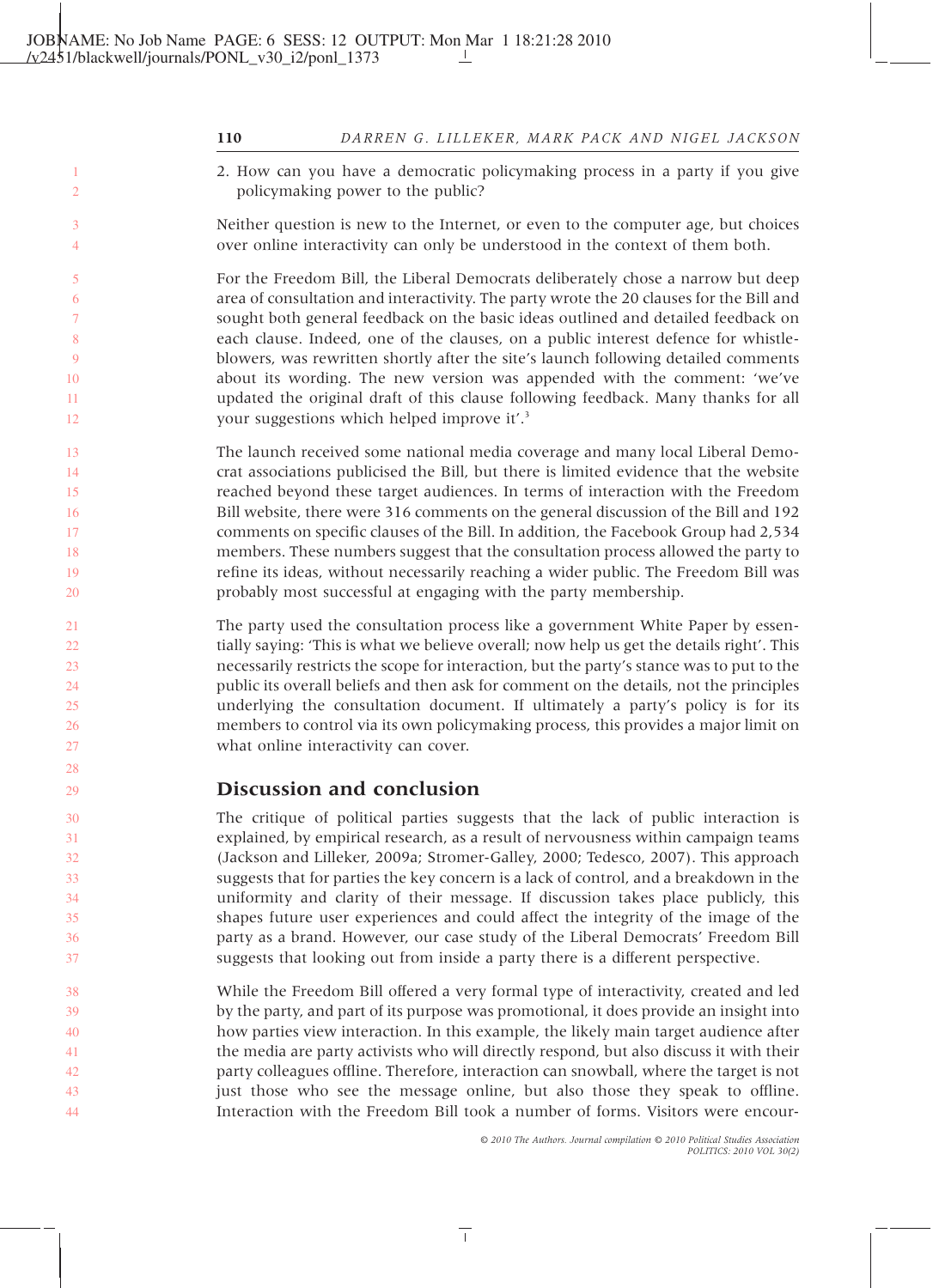#### *POLITICAL PARTIES AND WEB 2.0* **111**

aged to interact through quizzes, to sign up for further information and to post their opinions publicly. The use of a Facebook group also implies horizontal communication between visitors. Collectively, we suggest that these interactive components can be classified as 'weak interaction', in that they involve contact between the party and visitors, but in a limited form. The Freedom Bill enhances the Liberal Democrats' relationship with online visitors, but the interaction it encourages is more akin to a consultative document than a face-to-face dialogue. 1 2 3 4 5 6

This case study illustrates how apparently limited take-up of online opportunities through 'weak interaction' can reflect underlying decisions about how a party should operate, as opposed to concerns of loss of control. We suggest that there are two main explanations for why parties may not fully explore the current participatory potential of Web 2.0 applications. First, the Liberal Democrat party hierarchy believe that their role is to promote their values, and consequently to persuade voters that they are the best party. This clearly implies a Downsian rational choice approach. As a consequence the Liberal Democrat headquarters reject what they view to be a more consumerist marketing approach of asking what citizens think, and constructing policies to meet these needs. Second, in terms of policy development, interaction with the wider public cannot override the importance of the formal internal policymaking processes. In addition to these two main reasons, parties are likely to ask a series of other questions such as: will interaction improve policy, will it help us win votes and how much of our finite resources will we need to expend to manage the process? Focusing on the issue from the perspective of the third party in UK politics, a position that permits experimentation and risk-taking, we suggest it is not simply about not allowing user-generated comment and content, as that is available online anyway. Nor is it about costing policy to the nth pound or promising to save the job of a specific voter. Academic commentators may see huge democratic and representational potential in Web 2.0 but, for political parties, 'weak interaction' is shaped by a more realistic world-view. 8 9 10 11 12 13 14 15 16 17 18 19 20 21 22 23 24 25 26  $27$ 28

#### **Author contact details**

**Darren G. Lilleker**, Senior Lecturer, The Media School, Bournemouth University, Fern Barrow, Poole BH12 5BB, UK. E-mail: *dlilleker@bournemouth.ac.uk*

**Mark Pack**, Mandate Communications, 60 Great Portland Street, London W1W 7RT, UK. E-mail: *Mark.Pack@YourMandate.com*

**Nigel Jackson**, The School of Tourism and Hospitality, University of Plymouth, Cookworthy Building, Drake Circus, Plymouth PL4 8AA, UK. E-mail: *nigel.jackson@plymouth.ac.uk*

#### **Notes**

7

- 1 One of the authors, Mark Pack, was from 2001 to 2009 responsible for the Liberal Democrats' e-campaigning.
- 2 These targets were set by one of the authors, Mark Pack, in agreement with others in the Liberal Democrats.
- 3 This can be found at: http://freedom.libdems.org.uk/the-freedom-bill/13-public-interest-defence-forwhistleblowers/.

#### **References**

- Bimber, B. (1998), 'The Internet and Political Mobilisation', *Social Science Computer Review* 16(4), pp. 391–401.
- Coleman, S. (ed.) (2001), *2001: Cyber Space Odyssey the Internet at the UK Election*, •••: Hansard Society. 4**4**

*© 2010 The Authors. Journal compilation © 2010 Political Studies Association POLITICS: 2010 VOL 30(2)*

3**3**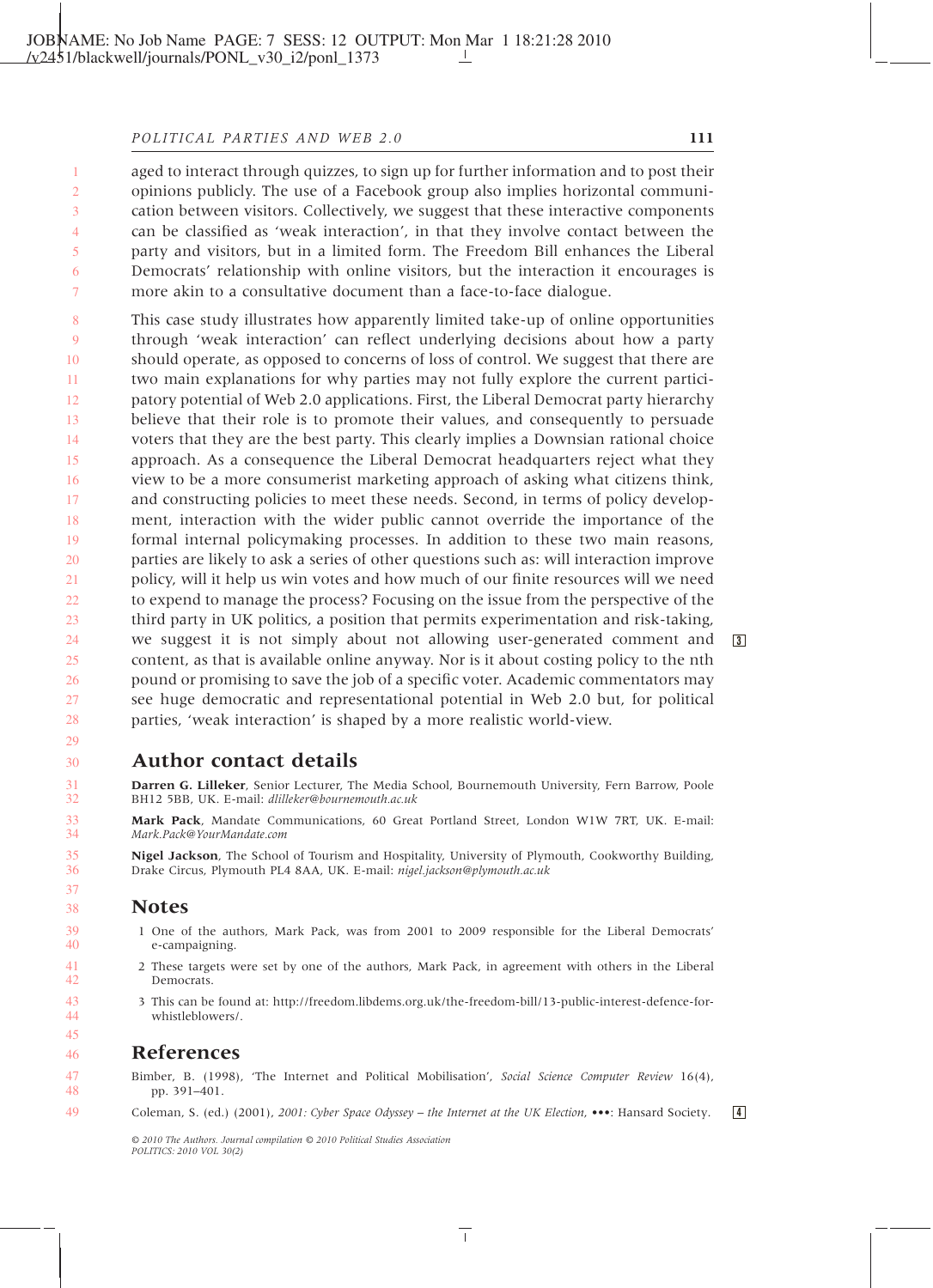|                | Coleman, S. (2005a), Direct Representation: Towards a Conversational Democracy. London: IPPR Exchange.                                                                                                                                                                 |             |
|----------------|------------------------------------------------------------------------------------------------------------------------------------------------------------------------------------------------------------------------------------------------------------------------|-------------|
| 2<br>3         | Coleman, S. (2005b), 'New Mediation and Direct Representation: Reconceptualising Representation in<br>the Digital Age', New Media and Society 7(2), pp. 177–198.                                                                                                       |             |
| 5              | Garner, R. and R. Kelly (1998), British Political Parties Today (2nd edn), Manchester: Manchester University<br>Press.                                                                                                                                                 |             |
| 6<br>7         | Gibson, R. and S. Ward (1997), 'UK Political Parties and the Internet: Prospects for Democracy', Working<br>Papers in Contemporary History and Politics 13, European Studies Research Institute, University of Salford.                                                |             |
| 8              | Greengard, S. (2009), 'The First Internet President', Communications of the ACM 52(2), pp. 16-18.                                                                                                                                                                      |             |
| 9              | Hindman, M. (2008), The Myth of Digital Democracy, Princeton, NJ: Princeton University Press.                                                                                                                                                                          |             |
| 10             | Howard, P. (2006), New Media Campaigns and the Managed Citizen, Cambridge: Cambridge University Press.                                                                                                                                                                 | $\boxed{5}$ |
| 11             | Ingle, S. (2008), The British Party System (4th edn), Abingdon: Routledge.                                                                                                                                                                                             |             |
| 12<br>13       | Jackson, N. (2003), 'MPs and Web Technologies: An Untapped Opportunity?', Journal of Public Affairs 3(2),<br>pp. 124-137.                                                                                                                                              |             |
| 14<br>15       | Jackson, N. (2007), 'Political Parties, the Internet and the 2005 General Election: Third Time Lucky?',<br>Internet Research 17(3), pp. 249-271.                                                                                                                       |             |
| 16<br>17       | Jackson, N. and D. Lilleker (2009a), 'Building an Architecture of Participation? Political Parties and Web<br>2.0 in Britain', Journal of Information Technology and Politics ••, pp. ••–••.                                                                           | 6           |
| 18<br>19       | Jackson, N. and D. Lilleker (2009b), 'MPs and E-Representation: Me, MySpace and I', British Politics 4(2),<br>pp. 236-264.                                                                                                                                             |             |
| 20<br>21       | Lusoli, W. and S. Ward (2005), 'Logging on or Switching Off?' in S. Coleman and S. Ward (eds.), Spinning<br>the Web: Online Campaigning in the 2005 General Election, •••: Hansard Society.                                                                            | $\boxed{7}$ |
| 22             | Margolis, M. and D. Resnick (2000), <i>Politics as Usual: The Cyberspace Revolution</i> , Thousand Oaks, CA: Sage.                                                                                                                                                     |             |
| 23<br>24       | Newell, J. (2001), 'New Parties, New Media: Italian Political Parties and the Web', Harvard International<br>Journal of Press Politics 6(4), pp. 60-87.                                                                                                                |             |
| 25<br>26       | Norris, P. (2000), A Virtuous Circle: Political Communications in Post-industrialised Societies, Cambridge: Cam-<br>bridge University Press.                                                                                                                           |             |
| 27<br>28       | Norris, P. (2001), Digital Divide: Civic Engagement, Information Poverty and the Internet Worldwide, Cambridge:<br>Cambridge University Press.                                                                                                                         |             |
| 29<br>30       | O'Reilly, T. (2005), 'What is Web 2.0', available at: http://www.oreillynet.com/pub/a/oreilly/tim/news/<br>2005/09/30/what-is-web-20.html, accessed 12 September 2007.                                                                                                 |             |
| 31             | Plasser, F. (2002), Global Political Campaigning, Westport, CT: Praeger Publishers.                                                                                                                                                                                    |             |
| 32<br>33       | Rheingold, H. (1993), The Virtual Community: Homesteading on the Electronic Frontier, Reading: Addison-<br>Wesley.                                                                                                                                                     |             |
| 34             | Schattschneider, E. (1942), Party Government, New York: Farrar & Rinehart.                                                                                                                                                                                             |             |
| 35<br>36<br>37 | Sommer, M. (2003), 'Key Developments in American E-Politics and E-Activism: From Fundraising to<br>Getting out the Vote', Paper presented at the Political Marketing Conference, Middlesex University<br>18-20 September.                                              |             |
| 38<br>39       | Stirland, S. (2008), 'Propelled by Internet, Barack Obama Wins Presidency', Wired Magazine, 4 November,<br>available at: http://www.wired.com/threatlevel/2008/11/propelled-by-in/, accessed 16 June 2009.                                                             | $\sqrt{8}$  |
| 40             | Stone, B. (1996), 'Politics 96', Internet World, November, pp. 40–50.                                                                                                                                                                                                  |             |
| 41<br>42       | Stromer-Galley, J. (2000), 'Online Interaction and Why Candidates Avoid It', Journal of Communication<br>$50(4)$ , pp. $111-132$ .                                                                                                                                     |             |
| 43<br>44       | Tedesco, J. (2007), 'Examining Internet Interactivity Effects on Young Adult Political Information Effi-<br>cacy', American Behavioral Scientist 50(9), pp. 1183-1194.                                                                                                 |             |
| 45<br>46<br>47 | Ward, S. and R. Gibson (1998), 'The First Internet Revolution? United Kingdom Political Parties and<br>Campaigning in Cyberspace' in I. Crewe, B. Gosschalk and J. Bartle (eds.), Political Communication: Why<br>Labour Won the Election of 1997, London: Frank Cass. |             |
| 48<br>49       | Ward, S. and W. Lusoli (2005), 'From Weird to Wired: MPs, the Internet and Representative Politics in the<br>UK', Journal of Legislative Studies 11(1), pp. 57–81.                                                                                                     |             |
| 50<br>51       | Williams, P., K. Tramell, M. Postelnicu, K. Landreville and J. Martin (2005), 'Blogging and Hyperlinking:<br>Use of the Web to Enhance Visibility during the 2004 US Campaign', Journalism Studies 6(2),                                                               |             |
| 52             | pp. 177–186.                                                                                                                                                                                                                                                           |             |

**112** *DARREN G. LILLEKER, MARK PACK AND NIGEL JACKSON*

*© 2010 The Authors. Journal compilation © 2010 Political Studies Association POLITICS: 2010 VOL 30(2)*

 $\overline{\top}$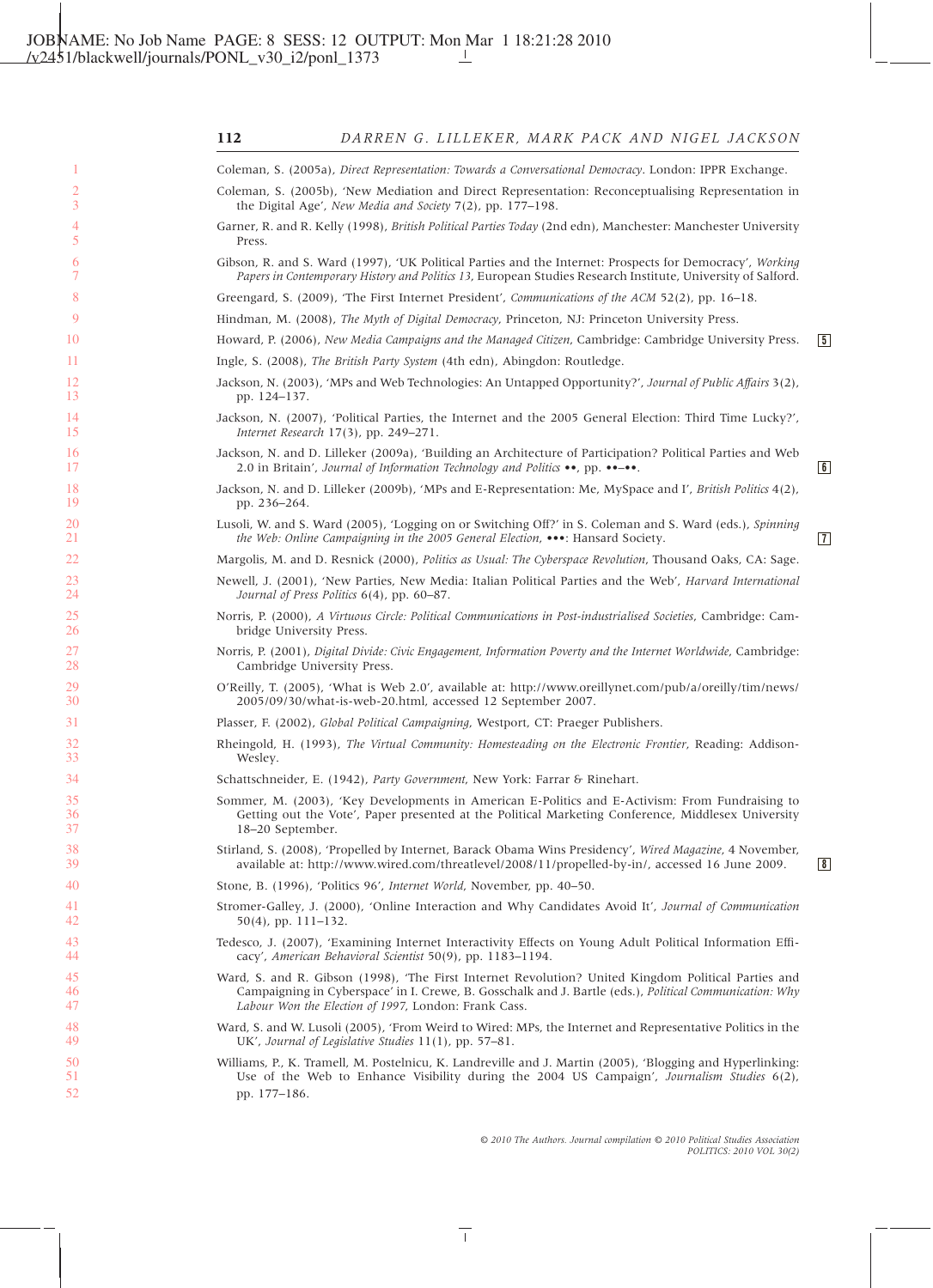| <b>Toppan Best-set Premedia Limited</b> |                             |  |  |  |
|-----------------------------------------|-----------------------------|--|--|--|
| Journal Code: PONL                      | <b>Proofreader: Elsie</b>   |  |  |  |
| Article No: 1373                        | Delivery date: 1 March 2010 |  |  |  |
| Page Extent: 8                          |                             |  |  |  |

## AUTHOR QUERY FORM

Dear Author,

During the preparation of your manuscript for publication, the questions listed below have arisen. Please attend to these matters and return this form with your proof.

Many thanks for your assistance.

| Query<br>References | Query                                                                                                                                                                                                                        | Remark |
|---------------------|------------------------------------------------------------------------------------------------------------------------------------------------------------------------------------------------------------------------------|--------|
| q1                  | AUTHOR: Wright (2008) has not been included<br>in the Reference List, please supply full<br>publication details.                                                                                                             |        |
| q2                  | AUTHOR: Stromer-Galley, 2002 has not been<br>included in the Reference List, please supply full<br>publication details.                                                                                                      |        |
| q3                  | AUTHOR: Please check whether 'not' is correct<br>here or should be deleted.                                                                                                                                                  |        |
| q <sub>4</sub>      | AUTHOR: Please provide the city location of<br>publisher for Coleman 2001.                                                                                                                                                   |        |
| q5                  | AUTHOR: Howard, 2006 has not been cited in<br>the text. Please indicate where it should be cited;<br>or delete from the Reference List.                                                                                      |        |
| q6                  | AUTHOR: Please provide the volume no. and<br>page range for Jackson & Lilleker 2009a.                                                                                                                                        |        |
| q7                  | AUTHOR; Please provide the publisher location<br>for Lusoli & Ward 2005.                                                                                                                                                     |        |
| q8                  | AUTHOR: Please check this URL in Stirland<br>2008 and confirm that it is correct. (Please note<br>that it is the responsibility of the authors to<br>ensure that all URLs given in this article are<br>correct and useable.) |        |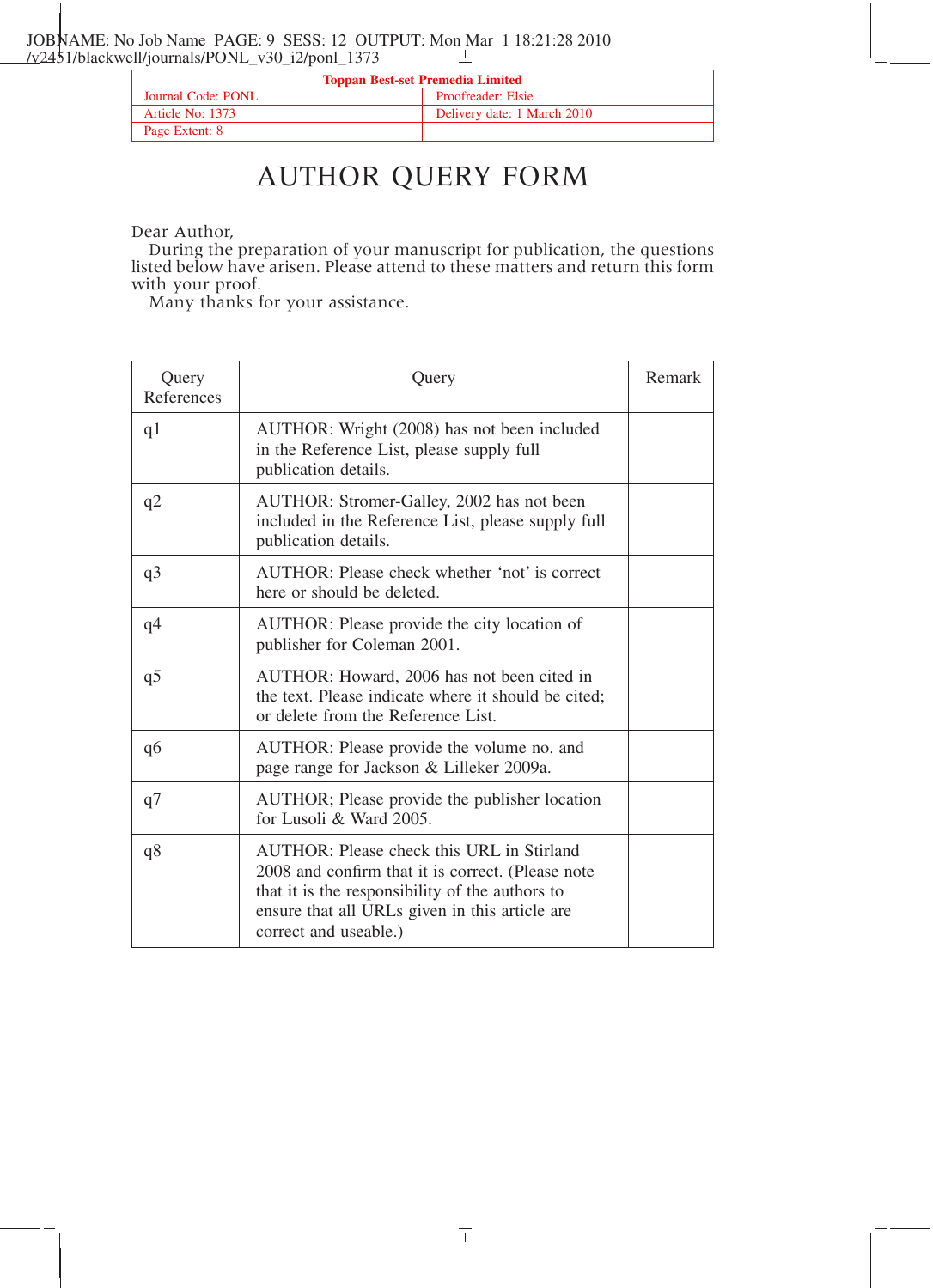## **USING E-ANNOTATION TOOLS FOR ELECTRONIC PROOF CORRECTION**

#### **Required Software**

Adobe Acrobat Professional or Acrobat Reader (version 7.0 or above) is required to e-annotate PDFs. Acrobat 8 Reader is a free download:<http://www.adobe.com/products/acrobat/readstep2.html>

Once you have Acrobat Reader 8 on your PC and open the proof, you will see the Commenting Toolbar (if it does not appear automatically go to Tools>Commenting>Commenting Toolbar). The Commenting Toolbar looks like this:

| <b>Commenting</b> | ⊠                                                                            |
|-------------------|------------------------------------------------------------------------------|
|                   | Display of the Text Edits ▼ 2 Stamp Tool ▼ TV → C + B Show → C Send Comments |

If you experience problems annotating files in Adobe Acrobat Reader 9 then you may need to change a preference setting in order to edit.

In the "Documents" category under "Edit – Preferences", please select the category 'Documents' and change the setting "PDF/A mode:" to "Never".



#### **Note Tool — For making notes at specific points in the text**

Marks a point on the paper where a note or question needs to be addressed.



#### **How to use it:**

- 1. Right click into area of either inserted text or relevance to note
- 2. Select Add Note and a yellow speech bubble symbol and text box will appear
- 3. Type comment into the text box
- 4. Click the X in the top right hand corner of the note box to close.

## **Replacement text tool — For deleting one word/section of text and replacing it**

Strikes red line through text and opens up a replacement text box.



#### **How to use it:**

- 1. Select cursor from toolbar
- 2. Highlight word or sentence
- 3. Right click
- 4. Select Replace Text (Comment) option
- 5. Type replacement text in blue box
- 6. Click outside of the blue box to close

#### **Cross out text tool — For deleting text when there is nothing to replace selection**

Strikes through text in a red line.

substitute part of one or more word $(s)$ Change to italies

Change to capitals

Change to small capitals

#### **How to use it:**

- 1. Select cursor from toolbar
- 2. Highlight word or sentence
- 3. Right click
- 4. Select Cross Out Text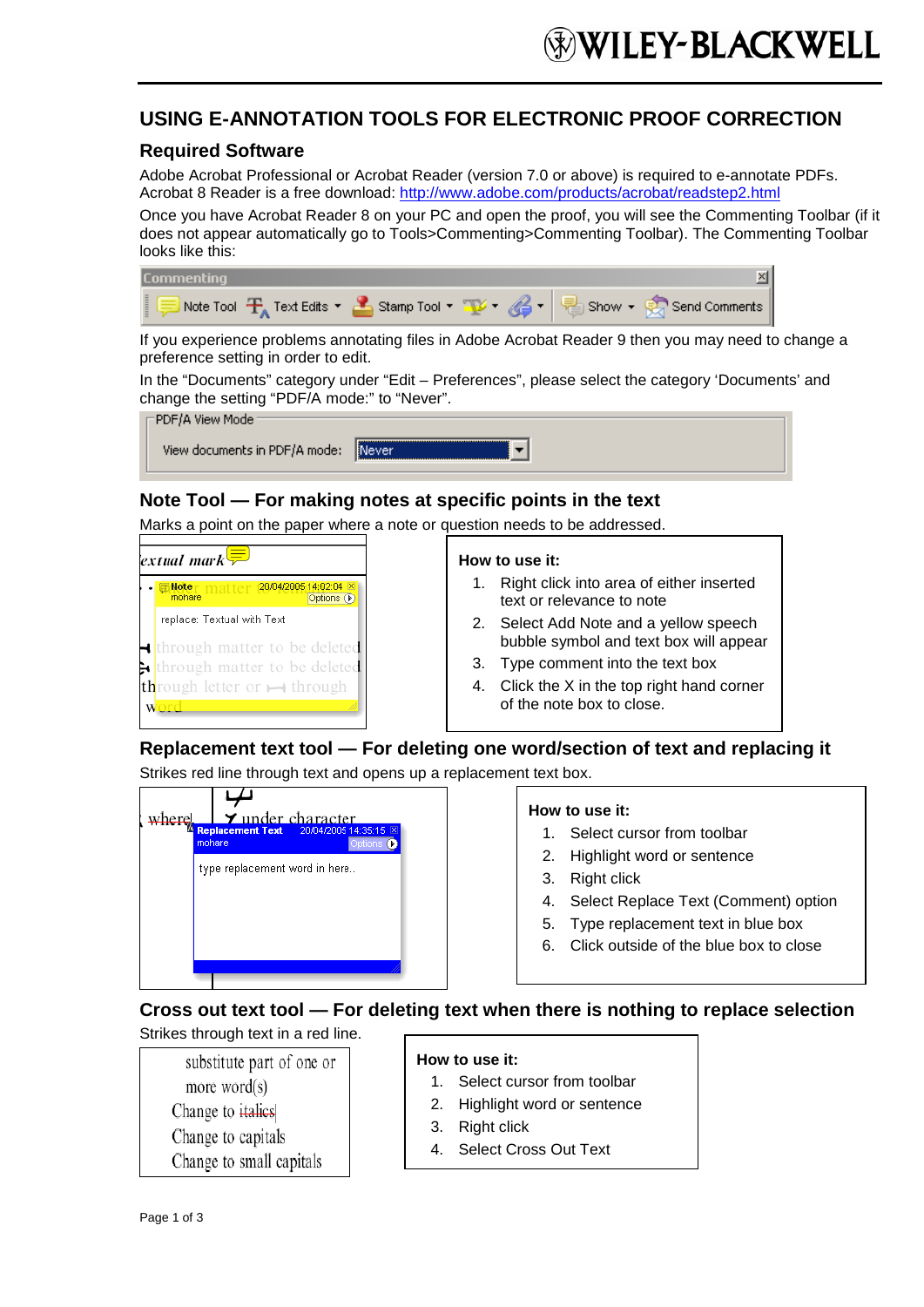

### **Approved tool — For approving a proof and that no corrections at all are required.**



#### **How to use it:**

- 1. Click on the Stamp Tool in the toolbar
- 2. Select the Approved rubber stamp from the 'standard business' selection
- 3. Click on the text where you want to rubber stamp to appear (usually first page)

## **Highlight tool — For highlighting selection that should be changed to bold or italic.**

Highlights text in yellow and opens up a text box.



#### **How to use it:**

- 1. Select Highlighter Tool from the commenting toolbar
- 2. Highlight the desired text
- 3. Add a note detailing the required change

**Attach File Tool — For inserting large amounts of text or replacement figures as a files.**

Inserts symbol and speech bubble where a file has been inserted.

| matter to be changed |
|----------------------|
| matter to be changed |
| matter to be changed |
| matter to be changed |

#### **How to use it:**

- 1. Click on paperclip icon in the commenting toolbar
- 2. Click where you want to insert the attachment
- 3. Select the saved file from your PC/network
- 4. Select appearance of icon (paperclip, graph, attachment or tag) and close

#### **Pencil tool — For circling parts of figures or making freeform marks**

Creates freeform shapes with a pencil tool. Particularly with graphics within the proof it may be useful to use the Drawing Markups toolbar. These tools allow you to draw circles, lines and comment on these marks.



#### **How to use it:**

- 1. Select Tools > Drawing Markups > Pencil Tool
- 2. Draw with the cursor
- 3. Multiple pieces of pencil annotation can be grouped together
- 4. Once finished, move the cursor over the shape until an arrowhead appears and right click
- 5. Select Open Pop-Up Note and type in a details of required change
- 6. Click the X in the top right hand corner of the note box to close.